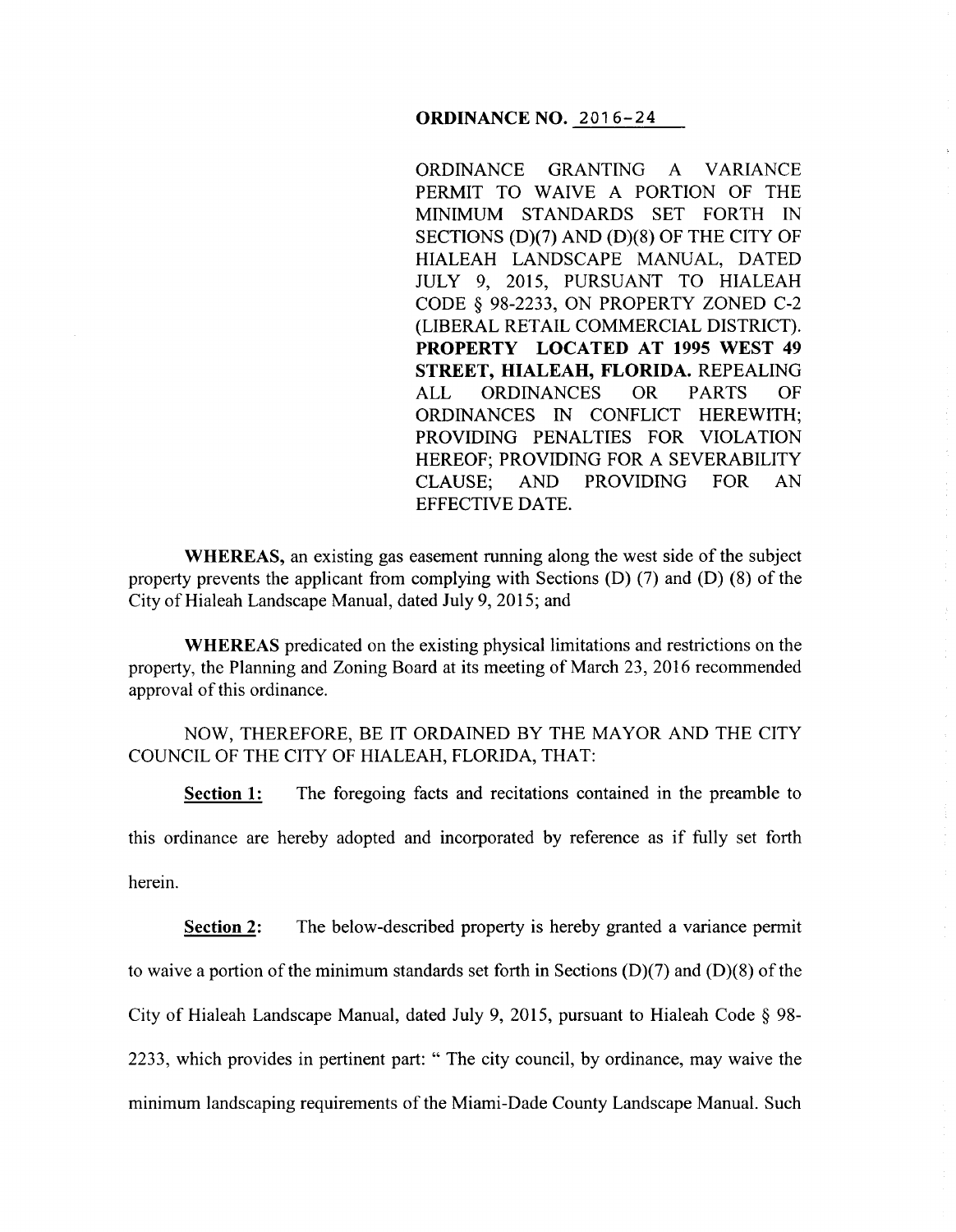### ORDINANCE NO. 2016-24 Page 2

a waiver must be predicated on physical limitations and restrictions on the property. In order to protect and maintain the tree canopy and landscape cover of the city, the grantee of a waiver of minimum landscaping requirements shall mitigate the loss of tree canopy and landscape cover on the affected property by providing new, viable trees and landscaping acceptable to the city as represented by the difference between the required number of trees and landscaping (shrubbery and ground cover) and the actual number of trees and landscaping allowed by waiver granted by the city. The trees and landscaping shall be delivered to the city for planting in areas within the city, such as parks, recreation and open spaces and street medians, as designated by the city." Property located at 1995 West 49 Street, Hialeah, Miami-Dade County, Florida and legally described as follows:

### SEE ATTACHED EXHIBIT "A".

# **Section 3: Repeal of Ordinances in Conflict.**

All ordinances or parts of ordinances in conflict herewith are hereby repealed to the extent of such conflict.

### **Section 4: Penalties.**

Every person violating any provision of the Code or any ordinance, rule or regulation adopted or issued in pursuance thereof shall be assessed a civil penalty not to exceed \$500.00 within the discretion of the court or administrative tribunal having jurisdiction. Each act of violation and each day upon which any such violation shall occur shall constitute a separate offense. In addition to the penalty prescribed above, the city may pursue other remedies such as abatement of nuisance, injunctive relief, administrative adjudication and revocation of licenses or permits.